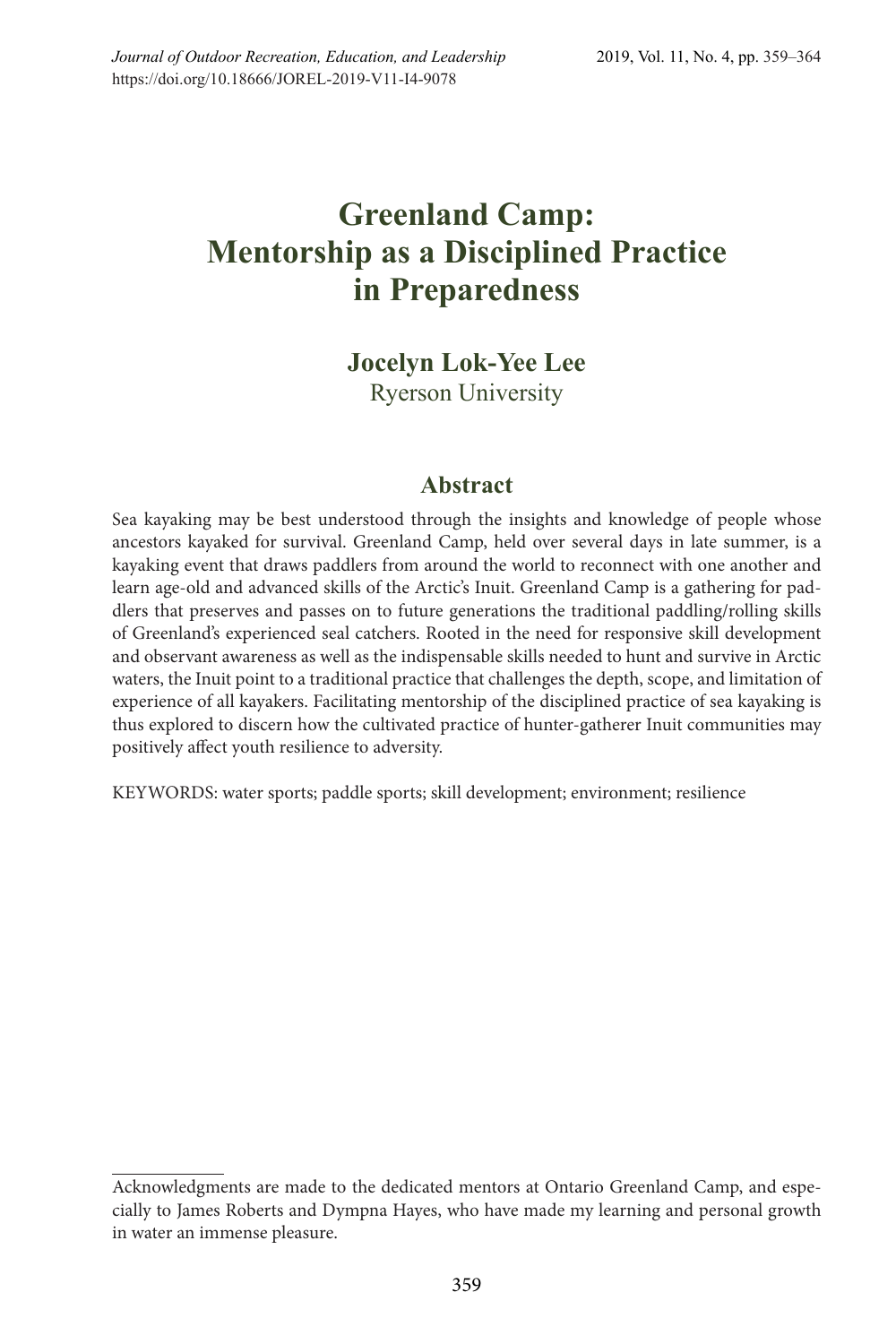Greenland Camp embodies a viable way of life—a kayaking community committed to thriving beyond the cultivated practice and proven seamanship of hunter-gatherer Inuit communities. Notably, the Greenlandic heritage is an experiential awareness of the kayaker's relationship with the wilderness as much as an achievement of resilience within a harsh environment. By helping kayakers hone skills through disciplined practice, Greenland Camp brings attention to a form of bushcraft (Steinbright, 2002). Through a facilitated mentorship approach, it cultivates the need for participants to reach beyond to acquire and refine skills that mitigate the untoward effects of elemental exposure. Through demonstrations, classes, and events, within a typical day, Greenland Camp offers games from individual/relay kayak races to increasingly advanced skills such as rope gymnastics (Allunaariaqattaarneq) and harpoon throwing. For example, Allunaariaqattaarneq is an ancient skill and form of fitness training that builds strength, coordination, and flexibility. Preparedness through practical, experiential skill development and mentorship, as embodied by Greenland Camp, is a process analyzed herein to gain insight into its value in community empowerment (Steinbright, 2002; Iwasaki, Messina, & Hopper, 2018).

Ungar, Brown, Liebenberg, Cheung, and Levine (2008) suggested that empowerment due to a sense of connection and identity in Indigenous communities may enhance resilience in youth. Through access to culturally meaningful resources, Indigenous youth have experienced benefits including increased resilience and sense of identity within their communities (Iwasaki et al., 2018). While participation in leisure has been correlated with positive health outcomes, heightened awareness, and/or commitment to common community interests, as forms of recreation Greenland Camp and sea kayaking at large may provide direction to the student mentee via self-discovery. Environments that foster purposeful relationships between youth and adult mentors, therefore, prove to be valuable, especially among marginalized individuals with access to fewer resources (Ungar, 2013). This paper therefore explores the nature, process, and effect of facilitated mentorship—an immersive experience that gives direction and focus to the mentee as a form of community responsibility.

Moreover, Indigenous worldviews extend beyond limited notions of resilience. Iwasaki, Coyle, and Shank (2010) presented a broad heuristic leisure framework considerate of the value of a facilitated mentorship within a strengths-based approach. Consequently, resilience may be viewed as an artifact of the capacity of a person to navigate to health resources and the community capacity to provide access to resources from culturally meaningful perspectives (Ungar et al., 2008). As such, a comparison may be made between the facilitation of the cultural bushcraft of kayaking as a form of leisure exercise and the facilitation of that of sea kayaking as an activity that involves mentorship as a way of life. The value of facilitating programs such as Greenland Camp may thus be considered in part an inclusive community process that cultivates a disciplined practice in preparedness.

### **Confronting Vulnerability**

Research has suggested unequivocally that leisure participation promotes a greater awareness of community, health status, and a commitment to shared interests (Lavallee & Poole, 2009). An Indigenous self-reflective practice in cultivating peace and compassion may be considered from a critical-democratic perspective (Barrett, Solomon, Singer, Portelli, & Mujuwamariya, 2009; Kincheloe, 2008). The Inuit assurance that a warrior is not about perfecting the Greenland roll or achieving victory during a hunt but rather about embracing absolute vulnerability leads to the question of how a strengths-based approach to mentorship would support the resilience of youth who have experienced adversity. In any event, a facilitated mentorship toward regaining a lost connection with self, others, and/or the environment would tend to unveil authentically the full spectrum and progressive state of associated feelings of an individual's well-being.

According to Brown (2012), wholly accepting personal vulnerability reflects the confrontation of fears to the point of coming alive in ways that may allow the mentee to dare greatly. As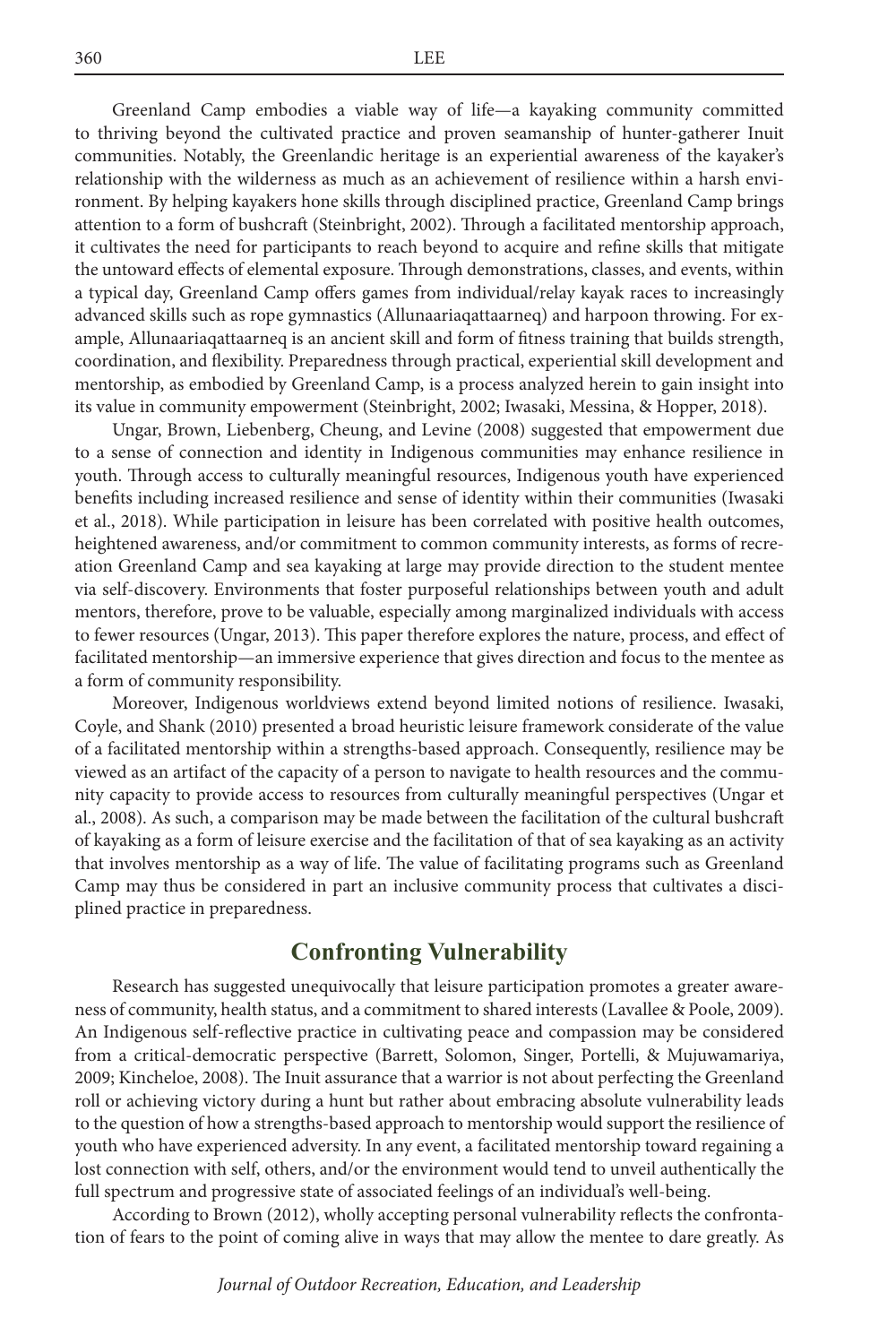courage may be considered an accurate measure of vulnerability, a factor that may keep youth out of connection is the fear of feeling not worthy of that connection (Brown, 2012; Jelicic, Bobek, Phelps, Lerner, & Lerner, 2007). Hence, Greenland Camp may be a natural learning environment that invigorates the mentee to become aware of the here and now, which may come hand in hand with an enhanced feeling of competence associated with the increased courage to live and engage in a challenging environment.

#### **Greenland Camp Preparedness Experience**

The Inuit, a Greenlandic northern nomadic tribe of Indigenous people, lived interdependently with the land, sea, and animals (Heath & Arima, 2004). A successful hunt afforded the ability to stay warm without the use of fires, which was vitally important for a sustainable lifestyle in the harsh Arctic environment (Golden, 2006). James Roberts, Ontario Director at Paddle Canada, stated, "All kayaking . . . is descended from the Inuit hunters of the Arctic. It was their means of survival that became our recreation" (Marshall, 2015, "What Are Traditional," para. 1).

Greenland Camp offers paddlers an opportunity to experience a culturally meaningful connection with others. The context of facilitation provides paddlers with a significant commitment to be open to learn and relearn that which may have been previously affirmed. It is necessary for paddlers to be able to acknowledge their strengths and especially their limitations of their kayaking skills in open water. In doing so, they can then develop and master effective paddling technique through repetitive, disciplined practice. Further, Roberts (2015) asserted, "There is no finer tool with which to learn the cold water survival skill of [righting] yourself in a kayak" (para. 11). Complex skills associated with the Greenland roll and its variations require conditioning as well as the instruction of a mentor. While a camp participant may have one or more mentors for different skills, the capacity to be able and alert in calm or turbulent water is important.

Formulating a plan and knowing what to do when incidents arise is vital to safety. Veteran kayakers continue to succumb annually to objective hazards associated with the ravages of cold water immersion, and even the most detailed plans may be compromised by errors in judgment (Cunningham, 2004). Thus, the ability of kayakers to assess and modify decisions in situ allows for appropriate timely action. While respect for the natural environment and a clear understanding of the effect of weather on bodies of water are essential, kayakers may take turns making decisions based upon weather and sea state. Camp participants may identify solutions to simulated distress scenarios created by mentors in dynamic conditions. Taking on leadership roles that necessitate navigating real-life conditions benefits participants through informed practice. The possibility, for example, of the sudden rise of southwesterly winds that stir the surface of the water indicates the need for kayakers to pilot naturally with the current and lay of the land. Furthermore, unanticipated adverse environmental conditions may signal the need for kayakers to regroup and/or come ashore.

#### **Greenlandic Perspective of Community**

Whether kayaking recreationally or taking part in an expedition, paddlers can learn important lessons from Greenland kayaking. Notably, how has it been possible for the Inuit to sustain life in a way that overcomes the overtly harsh East Arctic? Being challenged potentially beyond the capacity to survive reflects a community-oriented goal to thrive. The qajaq hunter's craft represents an enduring Inuit culture that draws a unified spirit supportive of the safety of each and every hunter-kayaker. Living for centuries at the edge of human settlement in an egalitarian hunter-gatherer society, the Inuit passed their teachings from generations before with cunning ingenuity (Steinbright, 2002).

During a seal or walrus hunt, the race against time after sudden immersion in extreme cold water and subsequent cold shock or hypothermia ultimately meant facing death. When capsized

*http://www.ejorel.com/*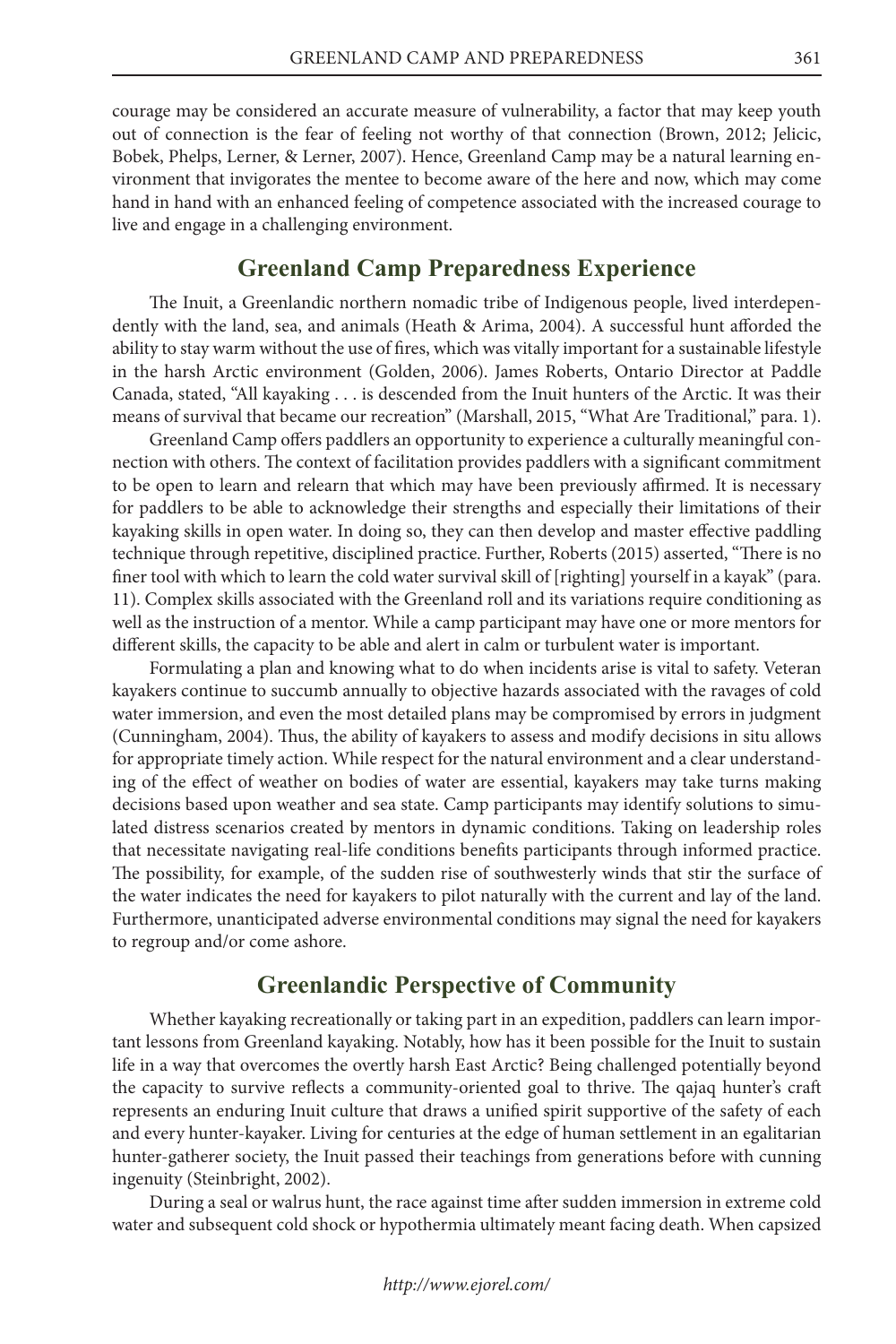with an entangled harpoon line, the kayaker-hunter needed proficiency to recover in a calm state of mind while being dragged upside down by the prey (Heath & Arima, 2004). Traditionally, Inuit youth were encouraged to immerse in preparatory Allunaariaqattaarneq conditioning that built on core strength and flexibility as an essential part of the bushcraft relevant to sea kayaking. Inuit hunter-gatherers, from an early age, represent a northern Indigenous culture that embraces the aptitude required for the movements of subtle variations in sculling, bracing, and rolling (Golden, 2006).

Kelly McDowell (personal communication, 2015) noted that the ability of kayakers to respond appropriately under distress reflects a conditioning that is much more about the intimate, observant, and practical knowledge of the environment than it is explicitly about the athleticism required in advanced levels of kayaking. Developing, for example, the skills that allow a kayaker to conform to an environment (e.g., noticing how wind may whip up at the base of cliffs with local turbulence) direct the kayaker for safe passage. Skill development in variations of sculling and rolling and in designing and building the qajaq and paddle to fit the hunter became well embedded within the Inuit heritage. The evolving art of skin-on-frame qajaq building matched the strength and performance needs of each kayaker (Heath & Arima, 2004). The structural design of the qajaq was designed to cause it to weathercock, or turn its bow into the wind, to assist in hunting seal prey.

#### **Mitigating Risk Through Navigational Awareness**

Navigational awareness requires kayakers to maintain a high level of environmental awareness. Before kayakers set out on an open-water journey, deciding whether it is safe to go out is the last decision in a long chain that begins with proper preparatory and precautionary planning. Checking updates in marine broadcast weather conditions and topological forecasts, whether at home or while tripping, is a necessary routine. Using tide tables and being generally familiar with the recurring tides, winds, and currents allow for a more accurate assessment of the kayaking journey and thus whether individuals or groups have the experience to handle such conditions (Pardy, Marleau, Woodford, & Harris, 2010). Looking, listening, and observing while also logging forecasts builds on weather awareness well in advance. The potential for a prevailing southwesterly wind, for example, that can rise and stir the surface of the water indicates the need for kayakers to understand the hazards posed by currents and the possible effects of landforms on conditions relative to the direction of an offshore breeze. Understanding the geological and natural story of coastal waters thus affords a navigational framework from which kayakers can become keenly aware.

As aligned with the traditional knowledge of Inuit elders, piloting with subtle cues in the position and movement of the prevailing winds and currents provides clues of changing conditions, according to Roberts (Marshall, 2015). A first response requires assessing conditions thoroughly in a way that predictably accounts for changing conditions and the skills of paddlers. Without a priori awareness, however, kayakers may face the challenge of being without a network of assistance in conditions beyond personal limitations. Being stranded and unable to come to shore certainly raises the question of how such a situation could have been prevented. Comfortably navigating in fog, wind, and waves is an essential skill. Wearing protective clothing and/or a dry suit with sufficient layering insulation beneath and having the confidence of a reliable roll in cold water provides a degree of protection from the elements. The most significant safety consideration, however, begins prior to leaving shore. Arguably, the greatest risk in kayaking is not being aware of the risks confronted in the first place.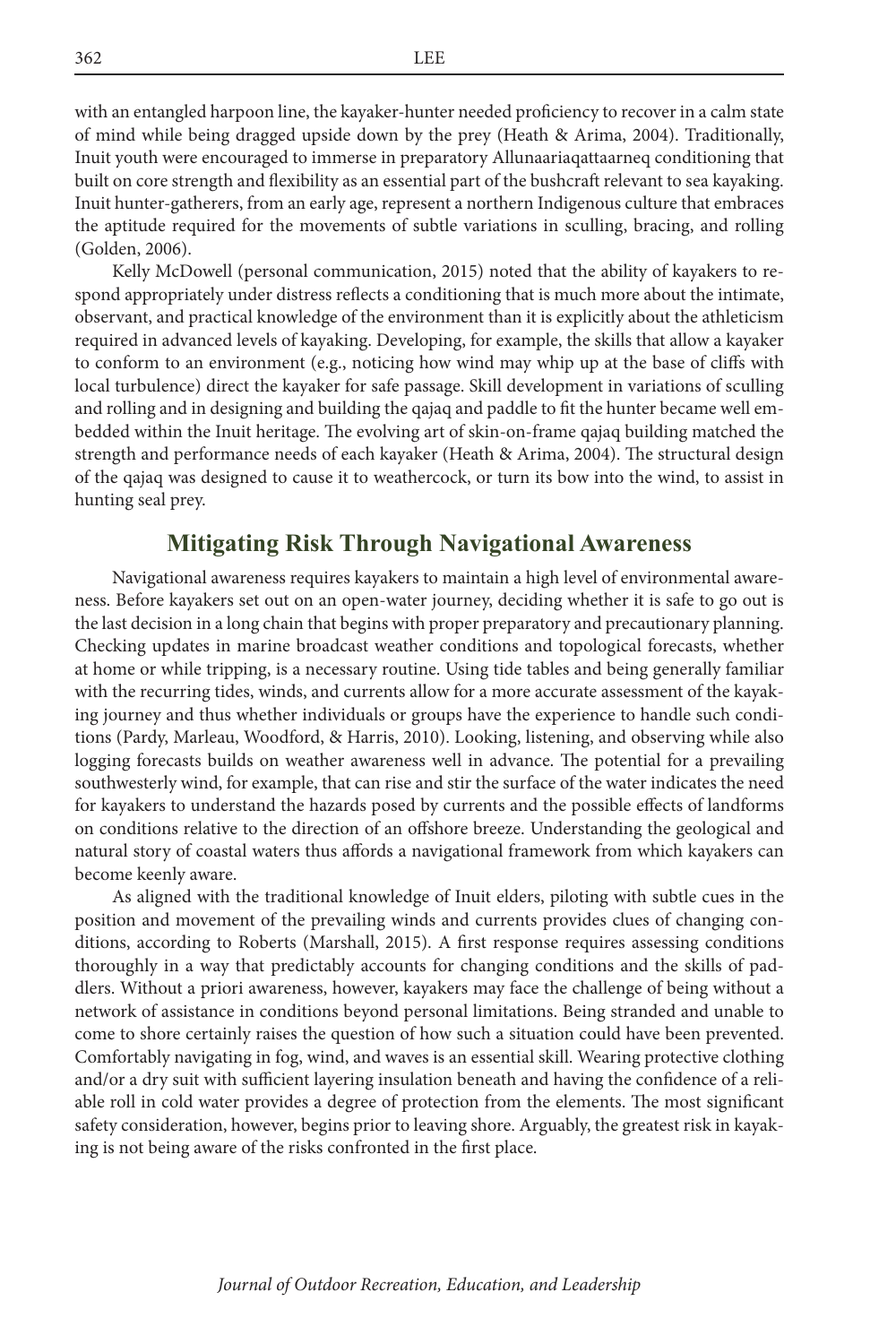#### **A Greenlandic Perspective on Preparedness**

The traditional Inuit have retained a sustainable heritage that embraces the virtues of respect, humility, diversification, and protection, and Greenland Camp represents a juncture of a viable mentorship reflective of a bushcraft that preserves, perpetuates, and promotes the Inuit culture (Golden, 2006). The practice of preparedness essentially is not so much about executing the best roll to survive as it is, principally, about cultivating an adaptive mind-set.

Greenland rolling represents a rigorous discipline rooted deeply in the Inuit cultural paradigm. Whether the mentee is developing the proprioceptive sensitivity to scull for support or learning a variation of a roll, working with mentors personifies the harmony between the individual, environment, and community. Kayaking within arm's length to one another provided the reciprocal advantage of positioning hunter-kayakers to help right a paddler who capsized and failed to roll. Utilizing a bow or hand of God rescue or rafting up in turbulent conditions provided an interdependence that leveraged the strength of team members.

Granted the need for reliable capsize recovery, rolling in contrast to a wet exit and self or assisted rescue in severe current and/or frigidly cold water temperatures represents arguably the only line of defense (Giesbrecht & Hayward, 2006). The core strength and coordination resulting from disciplined practice of the athletic qualities associated with Greenland kayaking provide a venue for analysis. Kayakers who plan to undertake open-water crossings, confront storms, and navigate rock gardens may, however, face the frailties of unacknowledged underpreparedness. Greenland kayaking, as an art passed down, mentored and learned in sustainable service to an inclusive community, conveys the need for kayakers to work together. In paddling groups with diverse abilities, for example, a designated guide or sweep boat may be brought up from the rear. As well, dividing into teams or a buddy system provides an opportunity for kayakers to engage in simulated distress situations that focus on skills beyond a well-grounded roll.

#### **Conclusion**

Greenland Camp helps kayakers to explore their adaptive capacity while developing skills relevant to the disciplined practice of preparedness. Inuit ingenuity, through a long heritage that has allowed not only the survival but also the flourishing of the Inuit communities in bleak conditions, is commensurate with the interdependent community resilience discovered in Greenland Camp. The accumulative wisdom of the Inuit further teaches best practices in the prevention of the objective hazard of cold water immersion. Meeting like-minded paddlers while passionately exploring and learning from various components of the Greenlandic games brings paddlers together in a way beyond paddling. Ungar et al. (2008) indicated that developing a sense of empowerment in connection to community may discernibly enhance youth resilience. As resilience is facilitated when contextual differences are culturally embedded into the program, promoting meaningful expressions of identity, power, and control through intentional self-reflective practices allows mentors to work cohesively to fulfill program goals. Greenland Camp, therefore, facilitates youth empowerment as an experiential mentorship of the Inuit community's adaptive mind-set (Ungar, 2013; Ungar et al., 2008). Greenland Camp thus provides a focused perspective to an investigation—an observant awareness of the land, sea, and natural environment that upholds, resourcefully, the ways of the Inuit.

#### **References**

- Barrett, S. E., Solomon, R. P., Singer, J., Portelli, J. P., & Mujuwamariya, D. (2009). The hidden curriculum of a teacher induction program: Ontario's teacher educators' perspective. *Canadian Journal of Education*, *32*(4), 677–702.
- Brown, B. (2012). *Daring greatly: How the courage to be vulnerable transforms the way we live, love, parent, and lead*. New York, NY: Gotham.